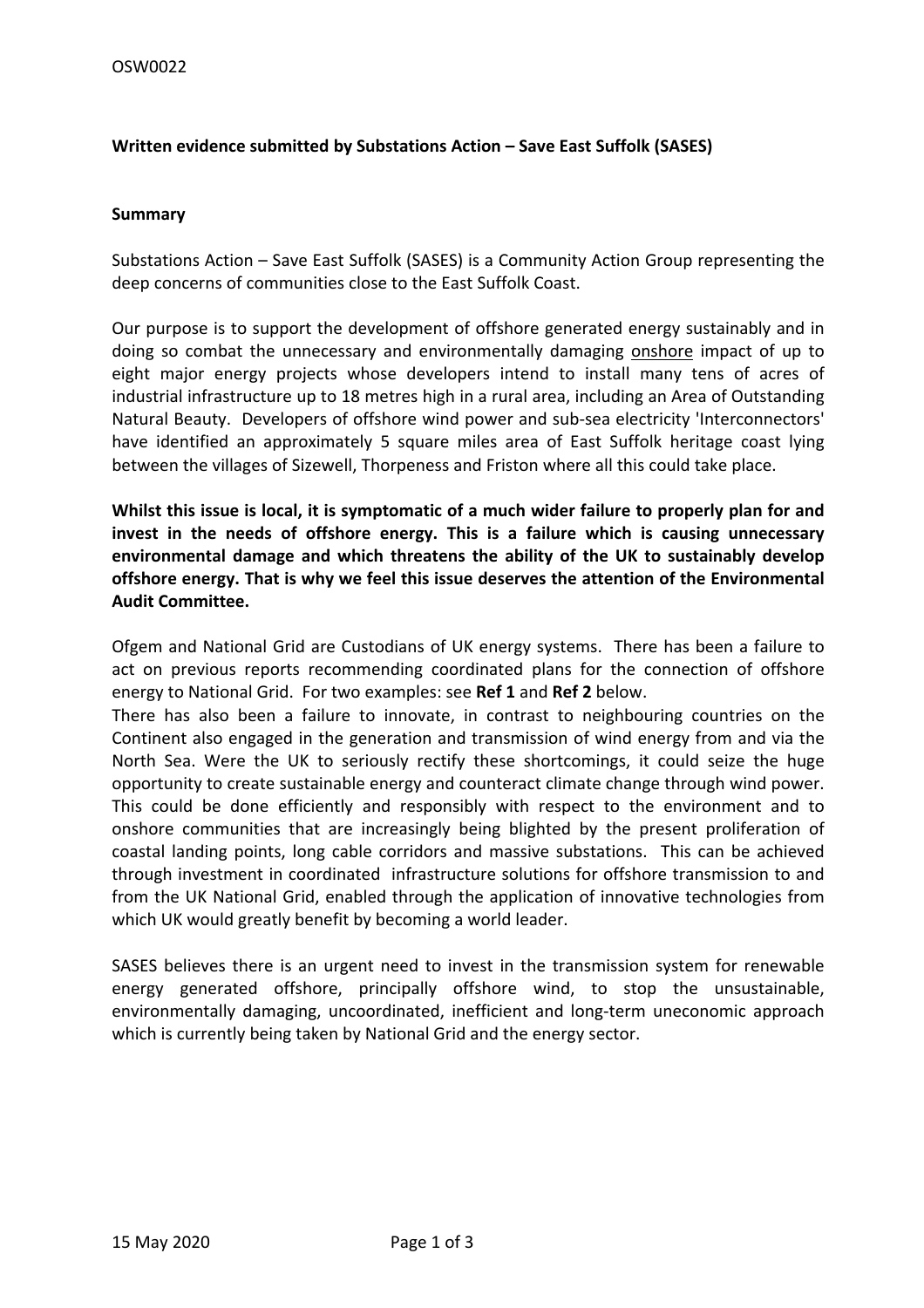# **The Present Situation**

National Grid and the offshore wind developers have failed to strategically plan and invest in the transmission infrastructure needed both onshore and offshore to deliver the power generated offshore to the parts of the UK where it is required. This is despite the need for such a strategic plan and investment being identified at least 10 years ago, and the introduction of Ofgem regulatory policies intended to encourage the emergence of independent OFTOs (Offshore Transmission Operators) to plan and develop coordinated transmission infrastructure which would serve multiple offshore wind developers. This Ofgem policy has conspicuously failed, leading to the present situation in which each wind farm developer has to develop and build its own transmission infrastructure. This is inevitably causing unnecessary environmental damage onshore, not least because the onshore infrastructure (including substations) required to support wind farms has become increasingly large as the generation capacity of offshore wind farms has increased. The current approach is unsustainable and may well prevent the UK achieving its 2050 net zero carbon targets.

For example in East Anglia there are or are proposed multiple cable routes and large substation complexes connecting multiple offshore wind farms to the National Grid onshore. In Suffolk this has led and will lead to the Suffolk Coasts and Heaths Area of Outstanding Natural Beauty being dug up at least six times. The two latest wind farm developments being brought forward by Scottish Power Renewables require an onshore substation complex covering 30 acres of land with structures up to 18 m high. Scottish Power proposes to construct this on a green field site surrounded by listed buildings next to the quiet inland rural village of Friston in East Suffolk. Further high quality agricultural land will be lost in inadequate attempts to mitigate the landscape damage which will be caused.

Ofgem has not effectively regulated National Grid and the energy sector under the Electricity Act 1989. It and National Grid has focused on short-term economic measures whereas the Electricity Act requires a coordinated, efficient and economic system of transmission. What has been happening is neither coordinated nor efficient. As to whether it is economic depends on the financial model that is being employed.

## **How government policy in this area could be developed or improved**

Whilst the problems are beginning to be recognised by Ofgem and BEIS as a result of efforts by local communities with the support of their MPs and Local Authorities, the actions proposed are extremely limited and do not reflect the urgency to avoid unnecessary environmental damage or to meet the future needs of offshore wind.

For example Ofgem's recently published decarbonisation action plan proposed the "action" of "*We will explore, with government and industry, options for a more coordinated offshore transmission system to connect offshore wind generation*". This is not an 'action'. It is a recipe for inaction. Further, Ofgem proposes to work with National Grid on this topic. But it is largely the combination of Ofgem and National Grid which has led to these problems, so there can be no confidence that they will come up with an effective way forward without delay.